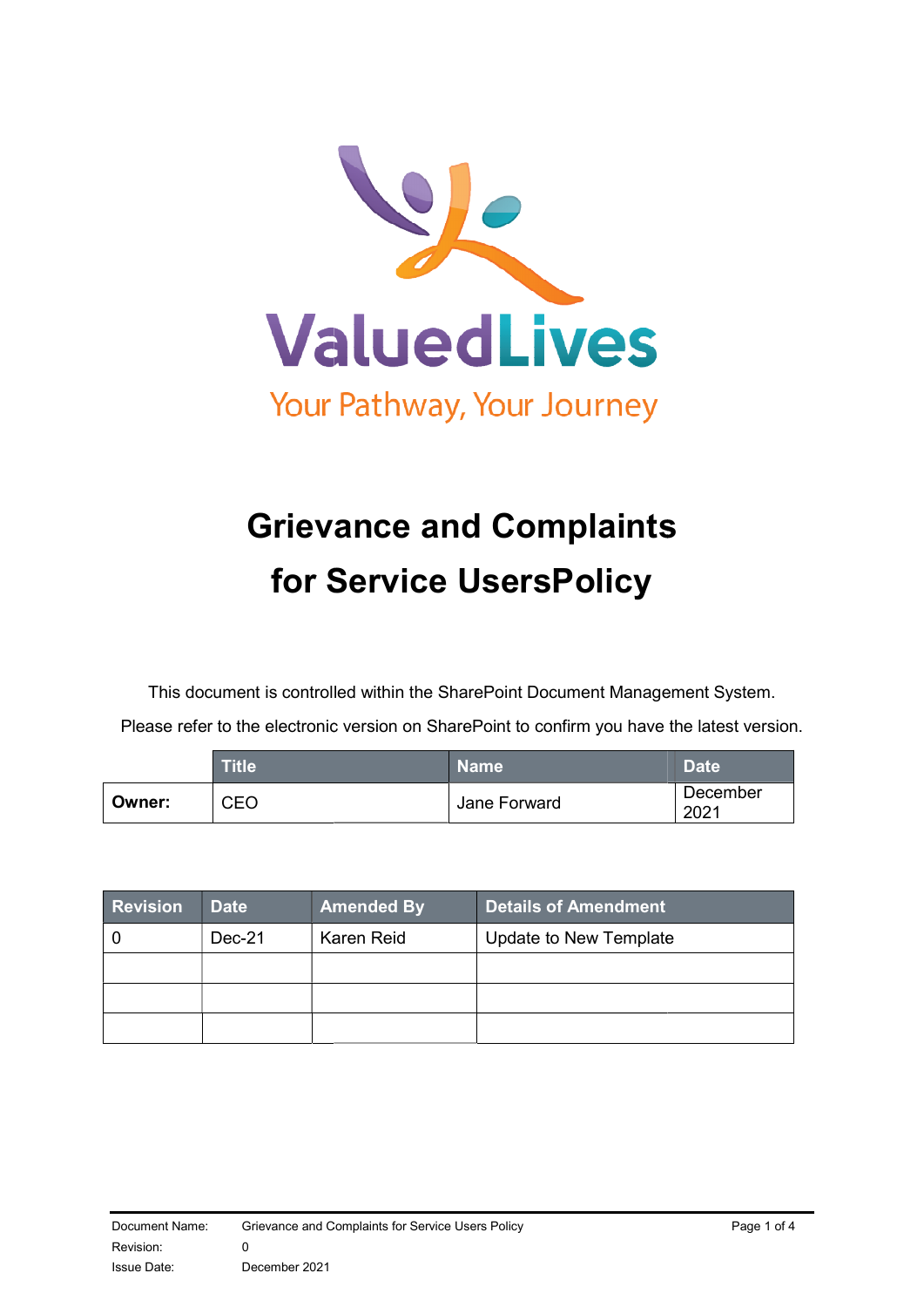## **TABLE OF CONTENTS**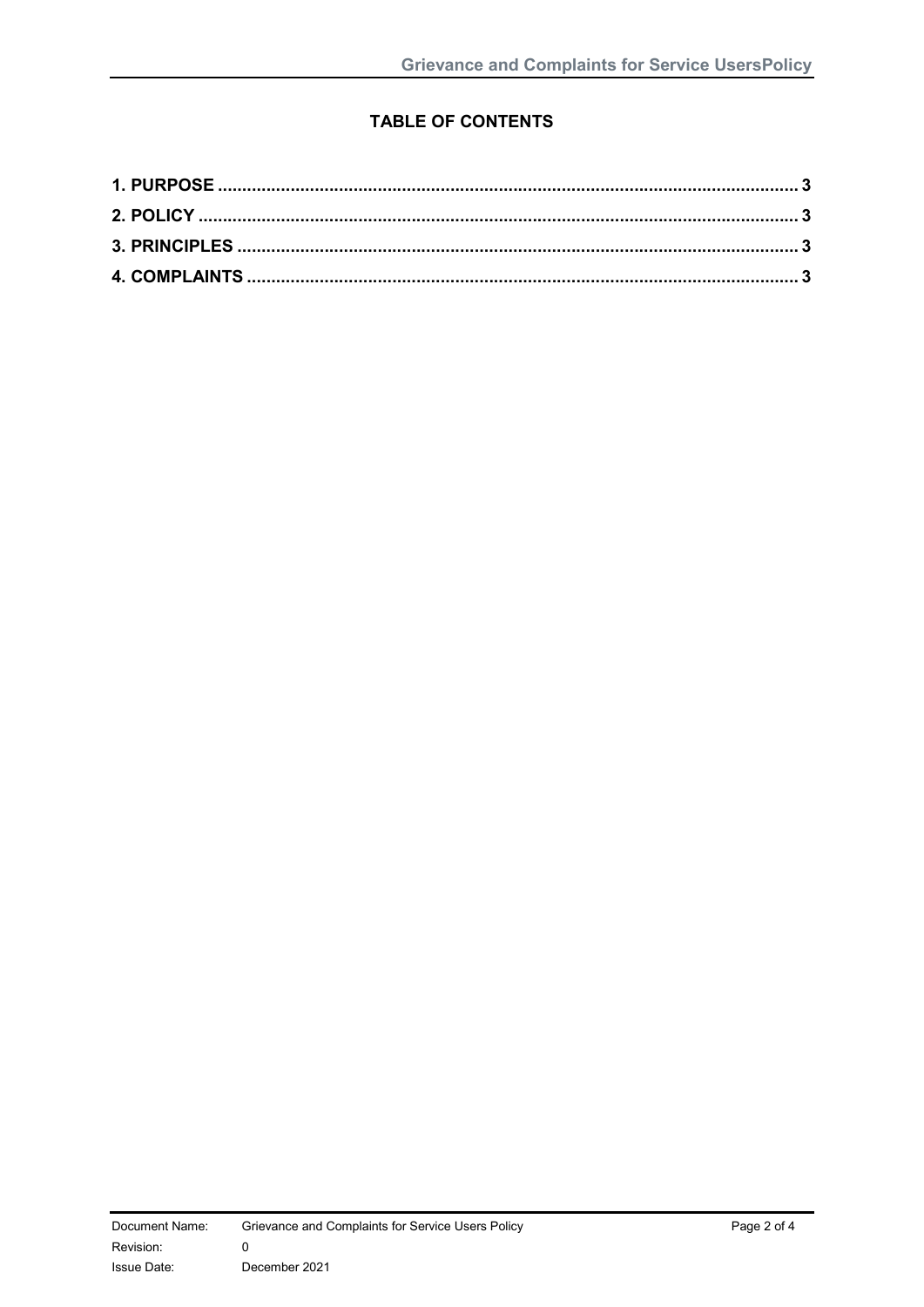## 1. Purpose

The purpose of this policy outlines specific procedures for Consumer grievances and Complaints in accordance with the Disability Services Act (1993), National Standards for Disability Services Standard 4, National Disability Insurance Scheme (NDIS) Act and related legislation

# 2. Policy

Valued Lives genuinely welcomes feedback, including complaints. We believe people have a right to speak up as it helps us to see what works, what does not and where we can make improvements.

### 3. Principles

People have the right to raise any complaints or concerns regarding any matter related to services provided by Valued Lives and to have their concerns investigated and resolved fairly and quickly.

- People or advocates raising a complaint should be able to express their concerns and feel reassured that there will be no retribution.
- People wishing to raise a complaint can do so with any staff or board member, however it may be escalated to the Complaints & Compliments Manager.
- People have the right to be informed about the internal and external avenues open to them to raise their concerns, and how their complaint will be handled by Valued Lives.
- All complaints will be taken seriously, responded to in a respectful manner and support will be provided to the person or persons to seek the most appropriate resolution.
- Complaints will be resolved as quickly as possible.

#### 4. Complaints

- A consumer complaint or grievance can be lodged by any person at any time and will be treated as confidential and an opportunity for service improvement. An appropriate outcome will be achieved.
- Information about how to make a complaint including contact details for Valued Lives and how to contact the National Disability Insurance Agency (NDIA) are included in the individual/family Agreements between people and families and Valued Lives. Each person/family will have a copy of their agreement.
- Complaints should first be directed and considered at the local level with the staff member with most contact with the person.
- If complaints cannot be resolved locally, complaints will be escalated in writing to the Complaints & Compliments Manager.
- The Complaints & Compliments Manager will acknowledge and investigate the complaint and discuss outcomes with the person.
- The Complaints & Compliments Manager will document, record and register all complaints.
- The CEO is advised of all complaints outcomes.